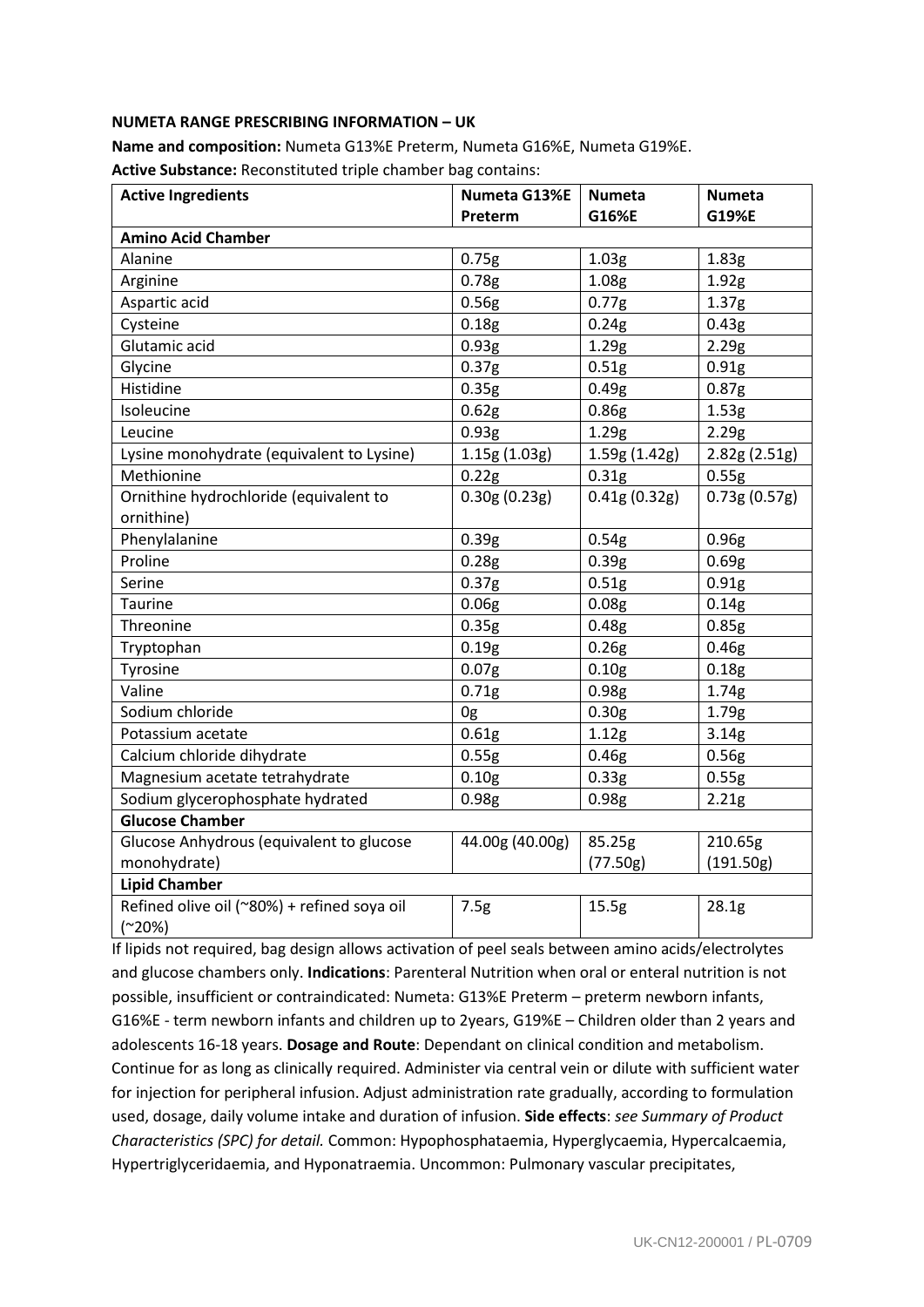cholestasis, Hyperlipidaemia and fat overload syndrome (reversible when lipid infusion stopped). Not known: Skin necrosis, Soft tissue injury and Extravasation. **Precautions**: Stop infusion immediately if signs or symptoms of allergic reaction develop (fever, sweating, shivering, headache, skin rashes or dyspnoea). Caution in patients with known allergy to corn or corn products. Ceftriaxone must not be mixed or administered with intravenous calcium-containing solutions, including Numeta. In patients older than 28 days ceftriaxone and calcium-containing solutions may be administered sequentially. See SPC for further guidance. Pulmonary vascular precipitates causing pulmonary vascular embolism and respiratory distress have been reported in patients receiving parenteral nutrition. Excessive addition of calcium and phosphate increases risk of formation of calcium phosphate precipitates. The solution, infusion set and catheter should periodically be checked for precipitates. If there are signs of respiratory distress stop infusion and initiate medical evaluation. Refeeding syndrome (characterised by shift in intracellular electrolytes), thiamine deficiency and fluid retention may also develop. Correct fluid, electrolyte and metabolic disorders before use. Lipids, vitamins, electrolytes and trace elements should be administered as required. Follow aseptic procedures for catheter placement, maintenance and nutritional formula preparation since patients requiring parenteral nutrition are often predisposed to infectious complications. Check compatibility of additions – risk of occlusion from precipitate formation. With additions the final osmolarity must be measured before administration via peripheral vein to avoid vein irritation or tissue damage in case of extravasation of the solution. When use in neonates and children below 2 years, Numeta should be protected from light until administration is completed. Routinely monitor water and electrolyte balance (particularly magnesium, as signs of hypermagnesaemia may not be detected), serum osmolarity, triglycerides, acid/base balance, blood glucose, hepatic and renal function, blood count and coagulation parameters throughout treatment. Adjust administration to meet clinical needs in unstable conditions (e.g. following severe post-traumatic conditions). Caution in pulmonary oedema, heart failure, hepatic insufficiency, renal insufficiency and severe blood coagulation disorders. Monitor for endocrine and metabolic complications. Fat overload syndrome may develop. **Contraindications**: As activated 2 chamber bag - hypersensitivity to egg, soy or peanut proteins, or any active substances, excipients, or components of the container; congenital abnormality of amino acid metabolism; Pathologically elevated plasma concentrations of sodium, potassium, magnesium, calcium and/or phosphorus; severe hyperglycaemia. As above for the activated 3 chamber bag (with lipids) also, severe hyperlipidaemia or severe disorders of lipid metabolism characterized by hypertriglyceridemia. G13%E Preterm and G16%E: concomitant treatment with ceftriaxone in preterm newborn and in term newborn infants (≤28 days of age), even if separate infusion lines are used (risk of fatal ceftriaxone calcium salt precipitation in the neonate´s bloodstream). **Interactions:** Do not administer simultaneously with blood through same infusion tubing due to risk of pseudoagglutination. Do not mix or co-administer with ceftriaxone, take special care with coumarins & their derivatives, potassium sparing diuretics, ACE Inhibitors, angiotensin II receptor antagonists, tacrolimus and cyclosporine. Lipids may interfere with certain laboratory tests if the sample is taken before they have cleared. **Overdose**: In the event of incorrect administration, overdose and/or infusion rate higher than recommended, signs of hypervolaemia and acidosis, hyperglycaemia, glycosuria and a hyperosmolar syndrome may occur. Nausea, vomiting, shivering and electrolyte disturbances may develop. Reduced /limited ability to metabolize lipids may result in fat overload syndrome. Stop infusion immediately. Emergency procedures should be general supportive measures, particular attention to respiratory and cardiovascular systems. **Legal Category:**